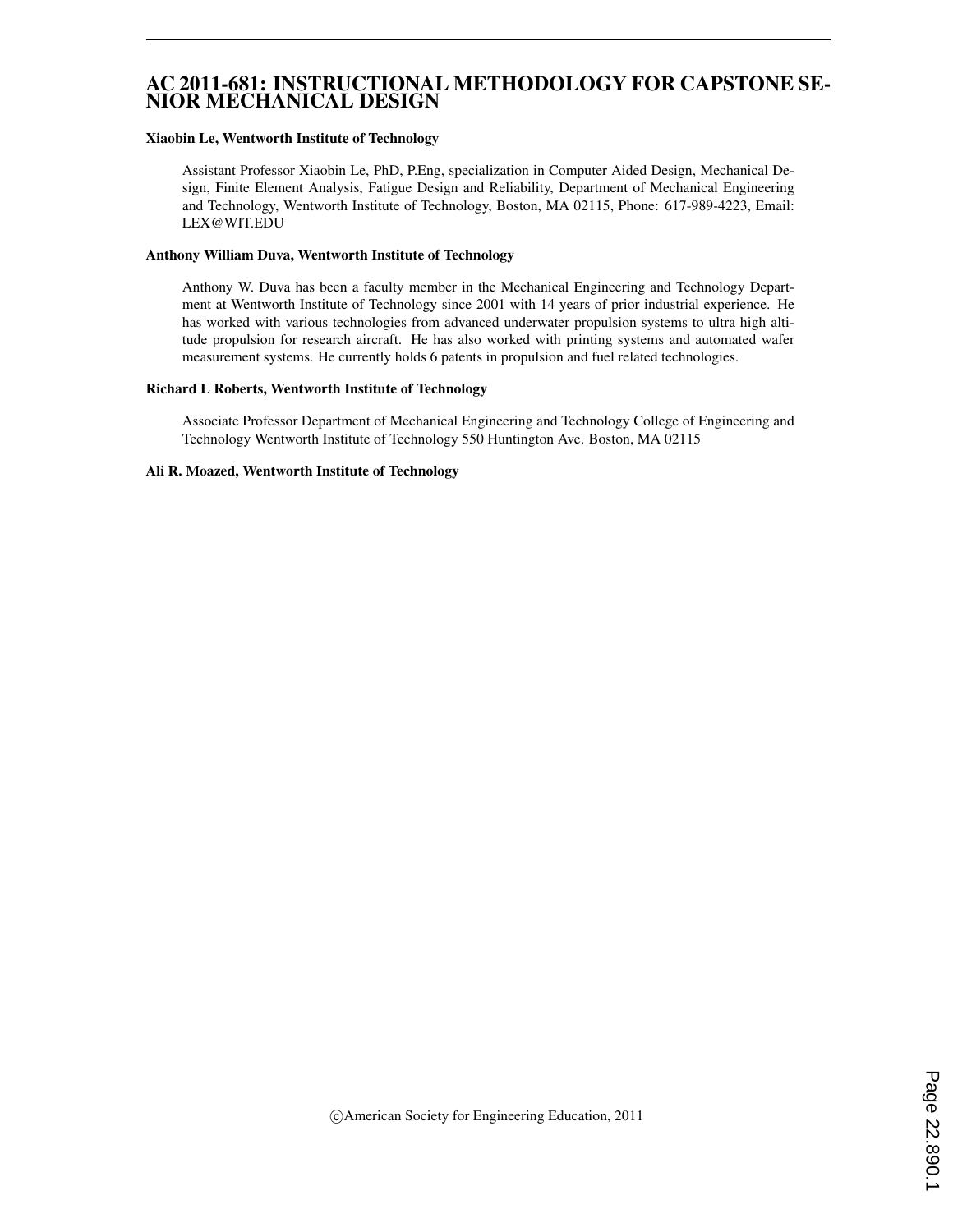# **Instructional Methodology for Capstone Senior Mechanical Design**

**Abstract:** The capstone design project is a big event in every mechanical program. The capstone design project serves as a bridge to help students migrate from an academic environment to an industrial environment. Any school normally don"t have the full capability to construct and physically test each capstone design project due to limited equipment, limited funds and limited time, which is the primary difference between the industrial environment and the academic environment. Due to this defect in the academic environment, there are two common major problems in lots of capstone designs. Some capstone projects couldn"t provide the supporting documented analysis to answer whether components or final product were safe or not, which is not acceptable because safety is the most important design criteria. Some students didn't know how to manufacture components/assemblies of their design. In our capstone design project course, we propose, and implement the concepts of a virtual factory. In our capstone design, every student and design team own their virtual factory. Every student and design team can design and construct virtual products of their designs, and furthermore can numerically test virtual components /assemblies to make sure that safety criteria are satisfied before they start to construct their prototypes. The discussion of the virtual factory-based approach in the capstone design project will be presented in this paper. Some observations and opinions about how to instruct senior mechanical design projects based on our Capstone design course - MECH690- Mechanical Design will also be presented and shared throughout this paper. We recommend that mechanical engineering program provide every student the virtual factory when they graduate.

#### **1. Introduction**

One of the main activities of engineers is to design and to construct products that satisfy customers" and society"s needs. One of the primary outcomes for engineering education is to train students for conducting engineering design. In ancient time, engineering students were apprentices to their Masters to learn engineering designs through real practices in real environments. Nowadays, engineering students are effectively training as apprentices under faculty Masters in engineering schools. Engineering students learn engineering design through various technical courses and different class design projects in an academic environment. The senior design project or the capstone design is the most important design project for training engineering students.

The capstone design project is a major event of every engineering education program. Students look forward to it not only because it is the chance to apply the learned knowledge & skills by converting ideas into reality through the capstone design project, but also because they want to conduct a real design in the almost-close-to industrial environment setting. Furthermore, students are looking for a bridge to help them migrate from an academic environment to an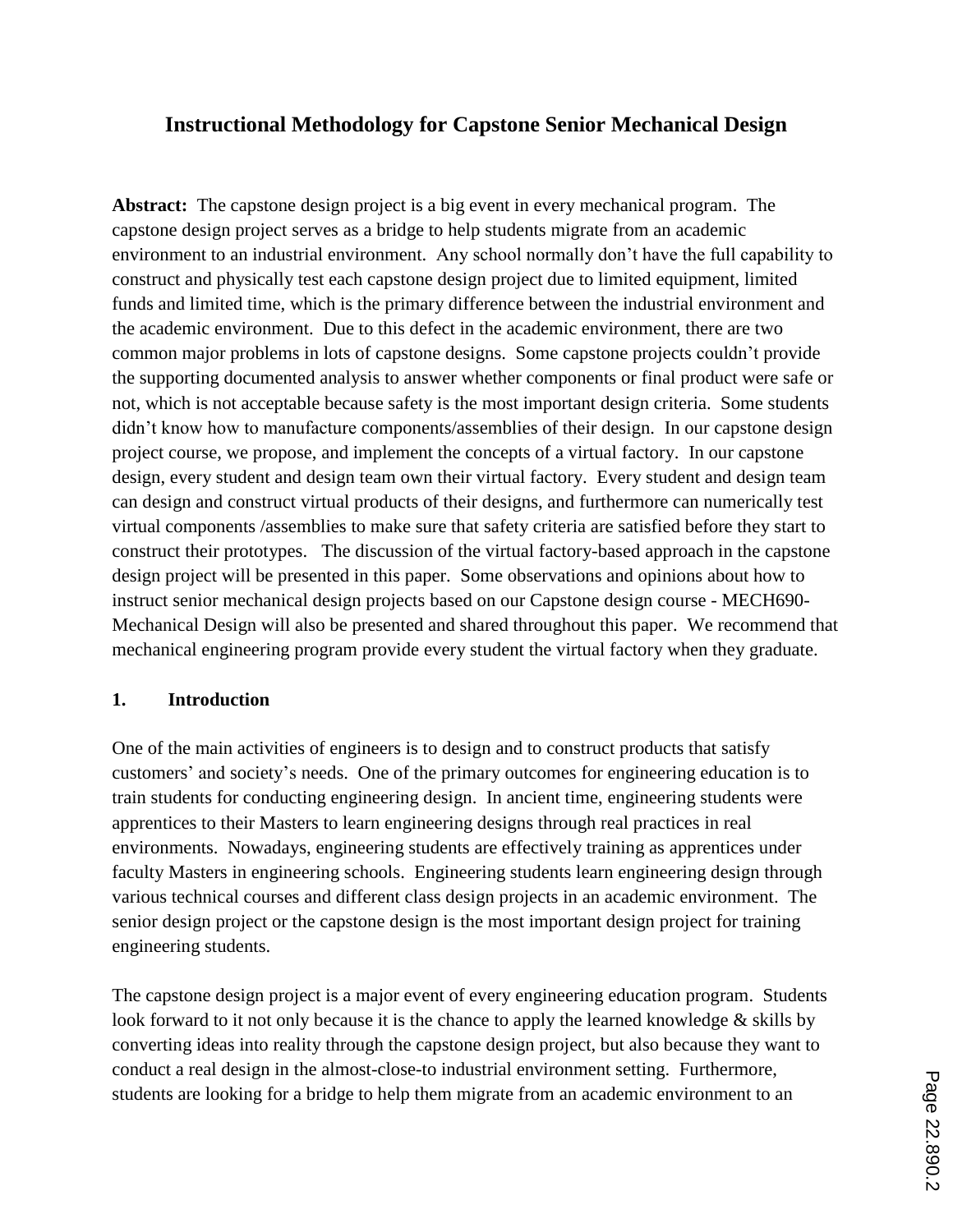industrial environment. Although some capstone design projects are part of real industrial design projects or directly sponsored and funded by some companies, most of capstone design projects are students-initiated and the faculty-approved design projects. Therefore, the vast majority of the capstone design projects are carried out in the academic environment setting. It is obvious that the academic environment setting is quite different from the industrial environment setting. There are two distinguished differences between them. The first difference is that any design project in industry targets a practical application which will be sold and used by customers. The real need and application is the root of industrial design projects. However, the capstone design projects are still part of training program. The second difference- the primary difference, is that any successful design project in industry is fully tested before it is released to production line for customers to purchase. But most of capstone projects are not fully tested because schools never have enough equipment, time or funds for this.

Based on our experience, some capstone design projects are ill-developed. Typical examples are:

- a) The project was constructed, but it was simple application of some learned knowledge and skills. The design team was not able to clearly state real and reasonable need for the project;
- b) After the project was completed and constructed, students could not provide the supporting documented analysis to answer whether components or final product was safe or not. This is not acceptable because the safety is the most important design criteria;
- c) After the projected was designed, students didn"t know how to manufacture their design. This is also not acceptable because high manufacturing cost might arise or the components might not be able to be manufactured;
- d) After the project was completed and even constructed, they did not have a full set of engineering documents.

How to instruct the capstone design project in an academic environment to prepare students for industry is always hot research topic of engineering education [1, 2, 3, 4]. There are lots of different definitions about engineering design [1, 2, 5, 6]. Any successful real design project has a lot of different features. But what are the key fundamental features of an engineering design? In our opinions, the engineering design is a process of designing and constructing safe and economic products, accompanied by a set of complete documents for full duplication of the designed products, with the desired performance and functions to satisfy customers' need. Therefore, the key fundamental features of engineering design are a need, safety, performance, manufacture-ability and a full set of engineering documents. Any capstone design project should at least satisfy these key fundamental features. In this paper, we will discuss how to instruct the capstone design project to satisfy these key fundamental features. But two most common problems b) and c) mentioned above will be the focuses of this paper. In order to help students to prevent these two common problems, we propose and summarize the new concept of a virtual factory-based approach, and introduced & implemented it in our capstone design course. Through the virtual factory-based approach, each student and design team can design; construct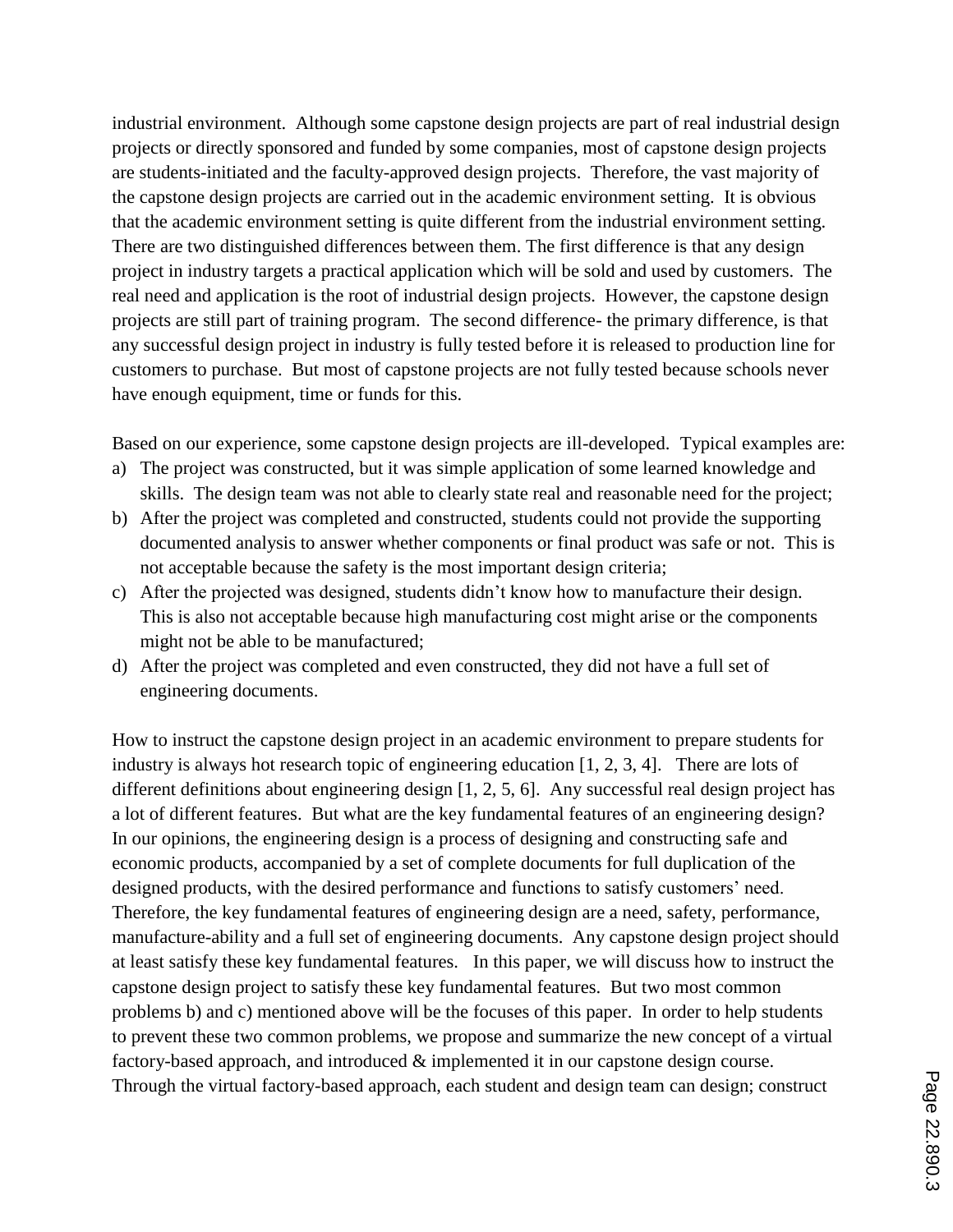virtual components, virtual assemblies and the virtual product, and numerically test virtual components and virtual assemblies of capstone design projects. Design teams were asked to build a virtual prototype and to numerically test the design safety and virtually simulated the manufacturing process to verify the manufacture-ability of the design. Therefore, students were able to provide the status of safety of the design project with supporting document and knew how to manufacture the de**s**ign projects. The discussion and application of the virtual factory-based approach in the capstone design will be presented in this paper. Some observations and opinions on instructing senior mechanical design projects based on our Capstone design course - MECH690-Mechanical Design will also be presented and shared through this paper.

# 2. **Program Overview**

The Baccalaureate program in Mechanical Engineering Technology (BMET) at Wentworth Institute of Technology located in Boston, MA, is a cooperative education and projected-based program in which all students conduct multiple group design projects, including the capstone design project. In the BMET program, there are 2 required and 1 optional semesters of industry experience in the form of the coops. The BMET programs' technical course curriculum is listed in table 1. Some highlighted courses and the BMET program"s special features are explained here.

| Freshmen year                                                   |                            |                     |                        |
|-----------------------------------------------------------------|----------------------------|---------------------|------------------------|
| <b>MECH103-</b>                                                 | $MECH124-$                 | <b>MANF195-</b>     | $MECH163-$             |
| Introduction to                                                 | <b>Mechanical Graphics</b> | Manufacturing       | Mechanical Design I    |
| Engineering and                                                 |                            | Processes I         |                        |
| Technology                                                      |                            |                     |                        |
|                                                                 |                            | Sophomore year      |                        |
| <b>MECH395 -</b>                                                | MECH343 - Statics          | <b>MECH255-</b>     | $MECH180 - Strength$   |
| <b>Mechanical CAD</b>                                           |                            | Thermodynamics I    | of Materials           |
| Applications I                                                  |                            |                     |                        |
| COOP300 Pre-Cooperative Work Term in the Summer term (Optional) |                            |                     |                        |
| Junior year                                                     |                            |                     |                        |
| MECH270 - Fluid                                                 | Elective $I^*-$            | MECH530 - Material  | Elective $II^*$ -      |
| Mechanics                                                       | MECH <sub>290</sub>        | Science             | <b>MECH375 Machine</b> |
|                                                                 | Thermodynamics II          |                     | Design I               |
| COOP400 Cooperative Education in the Spring term                |                            |                     |                        |
| Senior year                                                     |                            |                     |                        |
| COOP600 Cooperative Work Semester II in the Fall term           |                            |                     |                        |
| Elective III*-                                                  | $MECH460 - Heat$           | <b>MECH591-</b>     | <b>MECH535-</b>        |
| MECH562 Fluid                                                   | Transfer                   | Instrumentation and | Dynamics               |
| Mechanics II                                                    |                            | <b>Measurements</b> |                        |

Table 1-The BMET program"s technical curriculum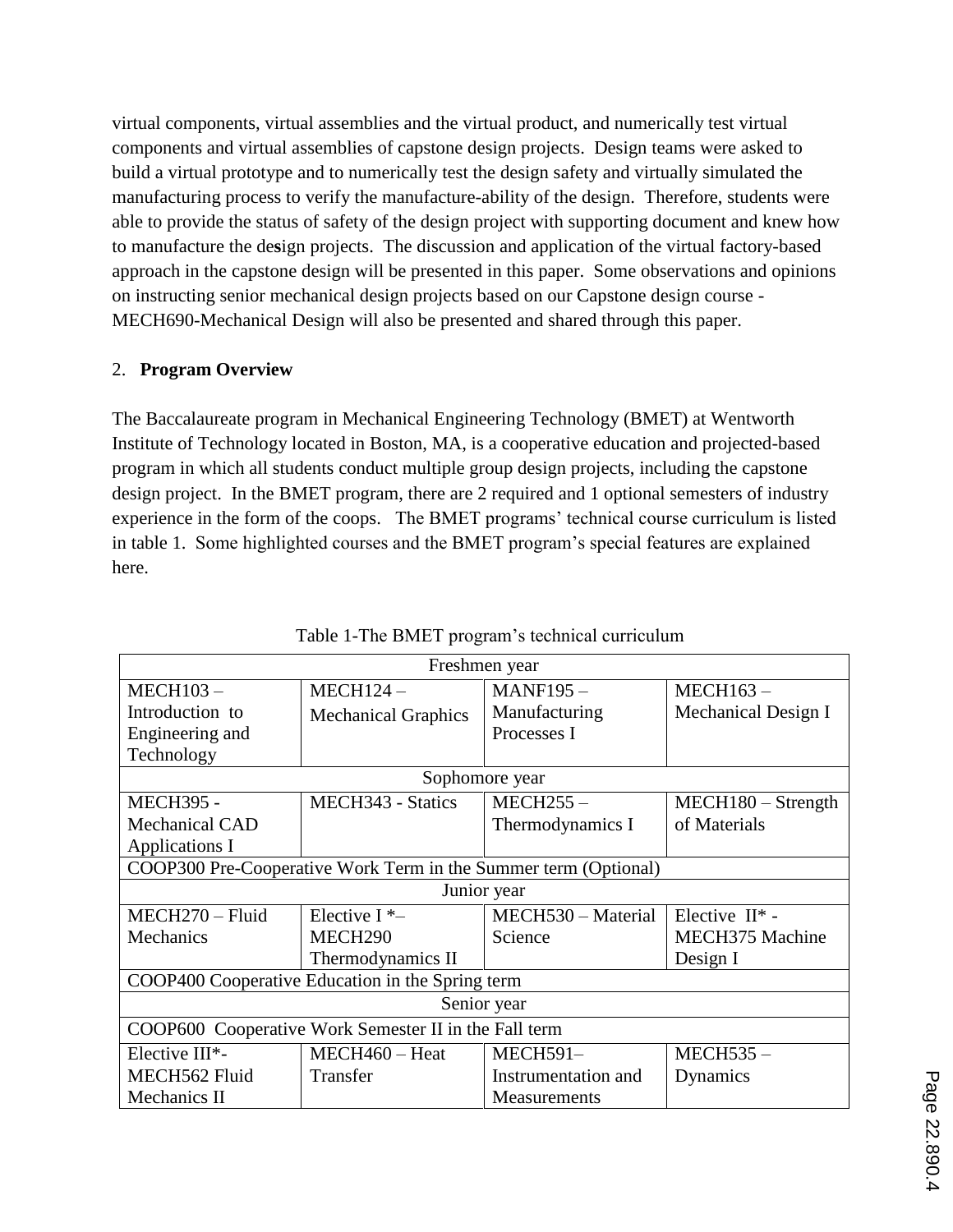| Elective IV*–MECH  | $\overline{\phantom{0}}$ MECH605 – | <b>MECH690-</b>   |  |
|--------------------|------------------------------------|-------------------|--|
| 468 Machine Design | Mechanical CAD                     | Mechanical Design |  |
| II                 | Applications II (FEA) Project      |                   |  |

\* Only one course of several mechanical electives is shown

In freshman year, MECH124-Mechanical Graphics is designated to train students to understand the principles of views & projections, sketching and basic concepts of graphics through the use of AutoCAD. Through this course, students are able to read, understand and create engineering drawings and create some engineering drawings. In MANF195-Manufacturing Processes I, a required course in the BMET curriculum, students are trained on basic manufacturing processes and use of equipment such as manual lathe & mill, sheet metal press, and CNC machines, as well as welding. MECH163-Mechanical design I introduces students to the fundamental principles of the generic design. The five-phase design process [5] is discussed in detail and implemented to conduct all group design projects, including the capstone design projects for the BMET program students.

In sophomore year, MECH395 - Mechanical CAD Applications-I teaches students how to use Solidworks to create parametrical 3D models and provides insight into the mechanical design process through two different group design projects. The Solidworks is used as a design tool to explore and carry out the design projects. At 2010, we propose the concepts of virtual component (VC) and virtual assembly (VA) [7]. Through this course, we instruct students to create virtual component (VC) and virtual assembly (VA).

A Virtual Component (VC) [7] is defined as a 3D component model created by a CAD program such as Solidworks and stored in the digital form, which has following four attributes: (1) the 3D component model has the exact same geometries of the real component. Dimensions of 3D model are the nominal dimensions. The dimensional tolerances and geometric tolerances are specified in the 2D drawing; (2) the constitutive equation of the same material of the real component is assigned to the 3D component model, so that the 3D model has same physical behaviors of the real component under applied loadings. This is the key attribute to make the 3D model a virtual component; (3) the 3D component model is one complete item and can be used in different products as the real component. So, the same 3D component model can be used and reused again; and (4) the 2D component drawing is inherently linked to the 3D component model. The change in drawing will trigger the change in the 3D component modeling or vice versa and is called associativity. This attribute is extreme important since dimensional tolerances and geometric tolerances are defined in the drawing. The inherently linked engineering drawing can guarantee that the identical real component can be manufactured. According to the features of Solidworks and its simulation module [8, 9], the 3D component model created by the Solidworks is a virtual component [7].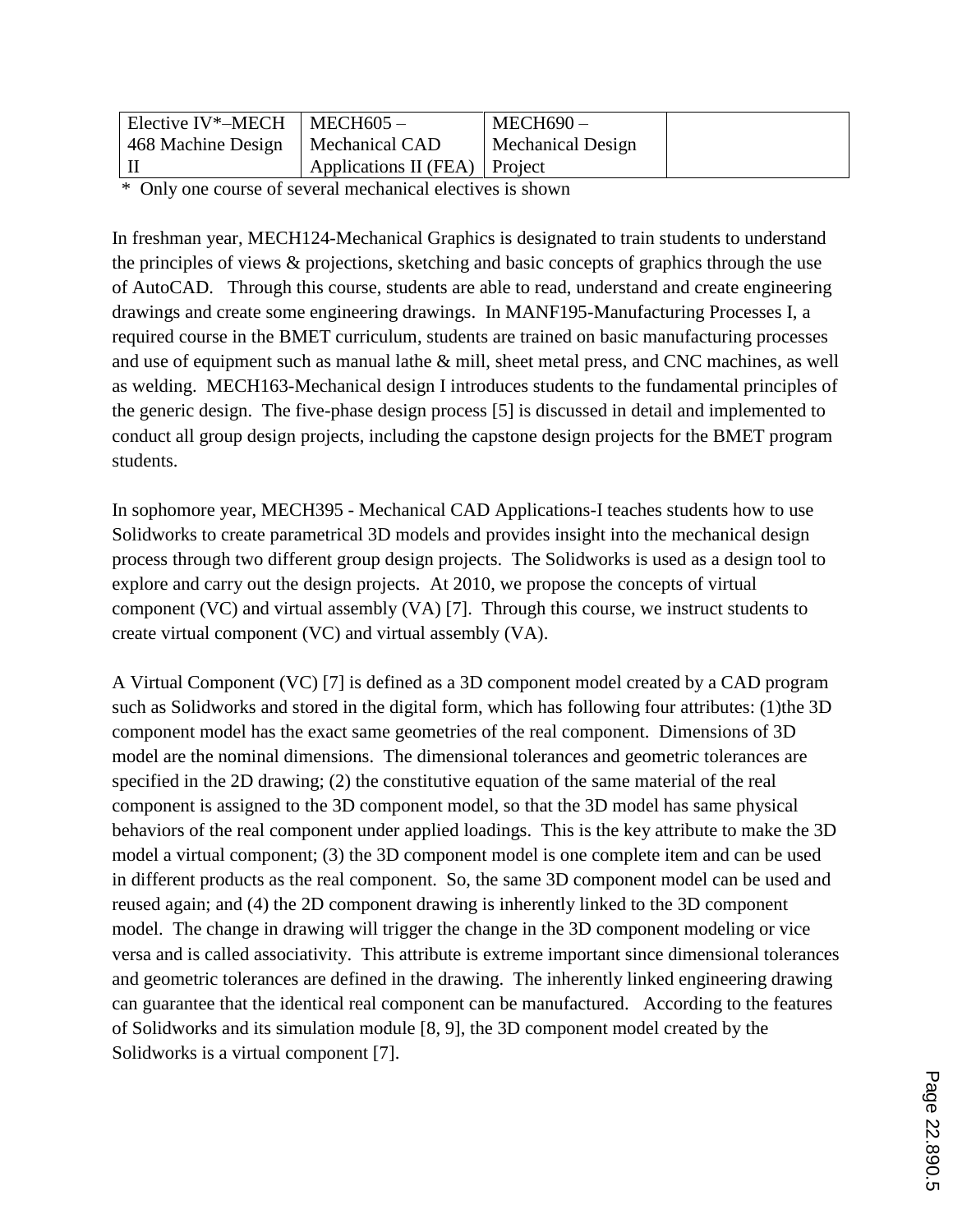The Virtual Assembly (VA) [7] is a 3D assembly model created by a CAD program such as Solidworks and stored in the digital form, which has the following four attributes: (1) the 3D assembly model consists of several virtual components which are defined by the same BOM (Bills of Materials) of the real assembly or machine; (2) virtual components in the 3D assembly model are assembled by the same geometric assembly relations as these in the real machine. For an example, outer cylindrical surface with the mating inner surface of the bearing is concentric. The side surface of the inner ring of the bearing with side surface of the shoulder of the shaft is coincident. In other words, the geometric relations and constraints among the virtual components in the 3D assembly model are the same as those in the real machine. So, the possible relative movement /positions in the 3D assembly model will be the same as those in real machine; (3) the 3D assembly model will have the same mechanical behavior as those of the real machine under the same loading conditions, that is, the 3D assembly model will have the same deflections, strains and stresses as those of the real assembly or machine under same applied loadings;(4) the 3D assembly model is inherently linked to the 2D assembly drawing. The change in assembly drawing will trigger the change in the 3D assembly modeling or vice versa. The linked assembly drawing can be used as the technical documents to assemble the identical real assembly or machine. According to the features of Solidworks and its simulation module [8, 9], the 3D assembly modeling created by Solid Works is truly a virtual assembly [7].

In senior year, MECH605 – Mechanical CAD Applications II explores how to use the simulation (Finite Element Analysis ) module of the Solidworks to numerically test the virtual component or assembly to obtain the strain/stress/deformation/damage information in order to check the status of safety and/or to provide directions for further modification [7, 10]. In this course, we only spend one week on the theory of finite element method, and then, teach students to numerically test virtual component/assembly under static loadings, thermal loading, fatigue loading and fluid loadings to get the strain/stress/deformation field. We also discuss how to numerically test virtual component/assembly to get their natural frequencies. We believe that these numerical FEA tests could cover more than 80 percentages of real tests in industries.

By the time that our students are ready to conduct the capstone design project, they not only have all the necessary knowledge, but also own a virtual factory, that can be defined as a platform through which component/product can be virtually designed, virtually constructed and numerically tested. All of this virtual component, virtual assembly/product, virtual test, and anything from the virtual factory are stored in the electronic form and can be retrieved at any time. For example, the Solidworks platform, which includes Solidworks, the simulation module and CAM module, can be treated as a virtual factory.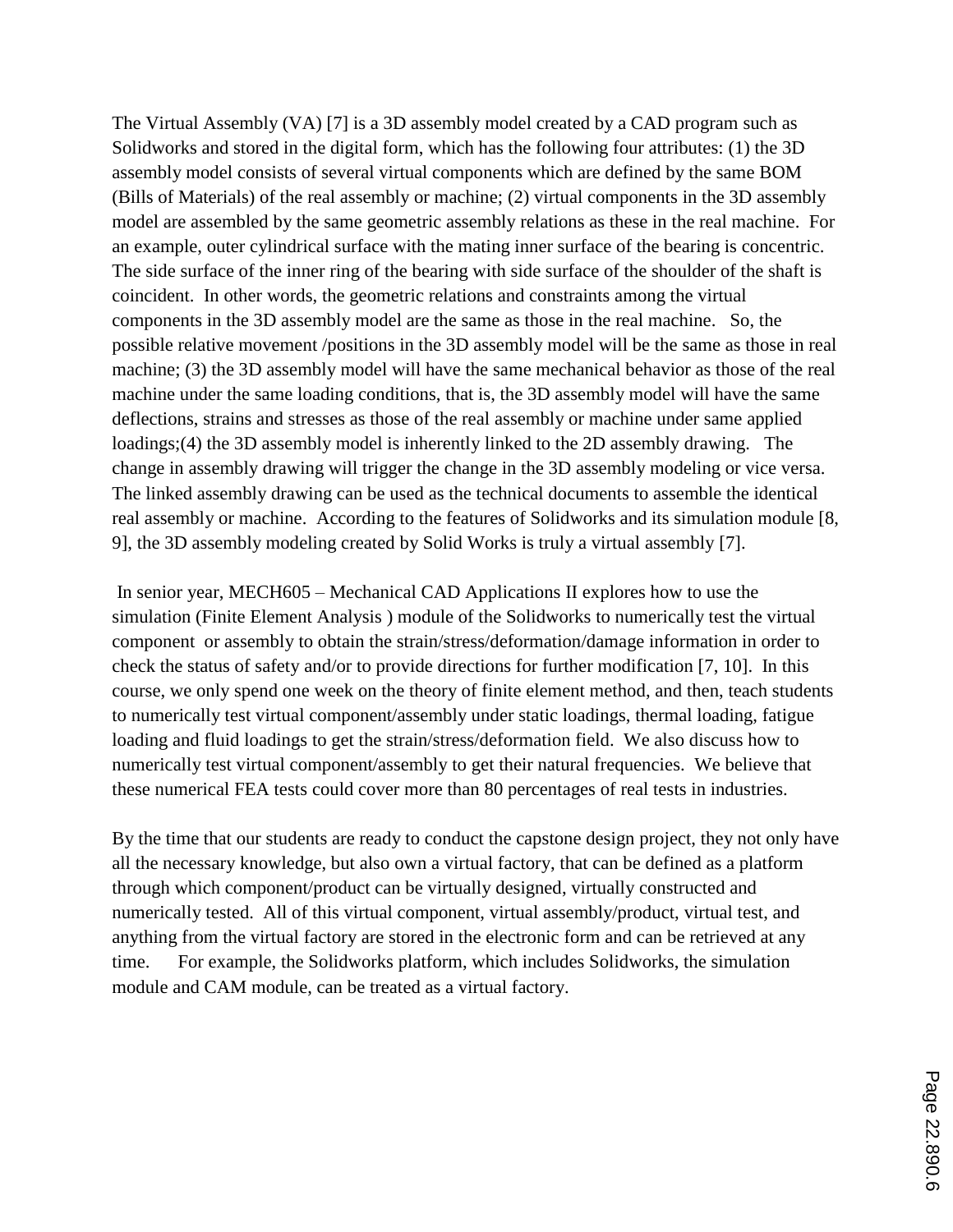# **3. Instructional Methodology for Capstone Senior Mechanical Design**

Although there are many different approaches for conducting engineering design, the core items of these are almost the same. The five phases of engineering design process [5] is one of these popular approaches, which are: Phase I: Needs assessment; Phase II: Problem formulation (Design specifications); Phase III: Abstraction and synthesis (Conceptual design); Phase IV: Analysis (Detailed design) and Phase V: Implementation. This five- phase engineering design process is the approach we use to guide all design projects and capstone design project at the BMET program. This concept is introduced and discussed in detail in the course MECH163 – Mechanical Design I in the freshman year. It is repeated in the course MECH395 - Mechanical CAD Applications I at the sophomore year; in the course MECH375 Machine Design I in the junior year and in the course MECH605 – Mechanical CAD Applications II (FEA) in the senior year.

# **3.1 Summary of the weekly progress for the Capstone design project**

The Capstone design project: MECH690 – Mechanical Design Project is taught during the summer term of the senior year for the BMET program. Generally, students are asked to develop possible topics for the capstone design project in advance during the spring term. The required weekly student progress for MECH690-Mechanical Design that authors used to guide the capstone design project during summer 2010 is listed at Table 2.

The MECH690-Mechanical design project is a 1-6-4 course, which means 1 hour lecture and discussion per week, with 6 group-working-together hours per week, and a 4-credit course. The time period for the project is 13 weeks. Following is the brief summary of the execution of the capstone design under authors' supervision.

| Week #   | Contents and expected progress                                                        |
|----------|---------------------------------------------------------------------------------------|
| Week #1  | Phase I: Assessment of needs                                                          |
|          | $(1)$ Group discussions on two possible projects; $(2)$ Need's assessment             |
| Week #2  | Phase II: Design specifications                                                       |
|          | (1) Search related information; (2) Define the design specifications; (3) Submit      |
|          | the pre-proposal of the project for instructor's approval                             |
| Week #3  | Phase III: Conceptual design- Create the alternative design options                   |
| and $#4$ | (1) Collect $\&$ search related information, (2) Generate at least three options; (3) |
|          | Submit the formal proposal, (4) The first information presentation                    |
| Week #5  | Phase III: Conceptual design -Strength analysis on key component/assembly             |
|          | (1) Create the key virtual components/assemblies; (2) Run numerical test (FEA)        |
|          | on the virtual components/assemblies to gain stress/strain/deformation                |

| Table 2-Weekly plan for MECH690-Mechanical design project, summer 2010 |  |  |  |
|------------------------------------------------------------------------|--|--|--|
|                                                                        |  |  |  |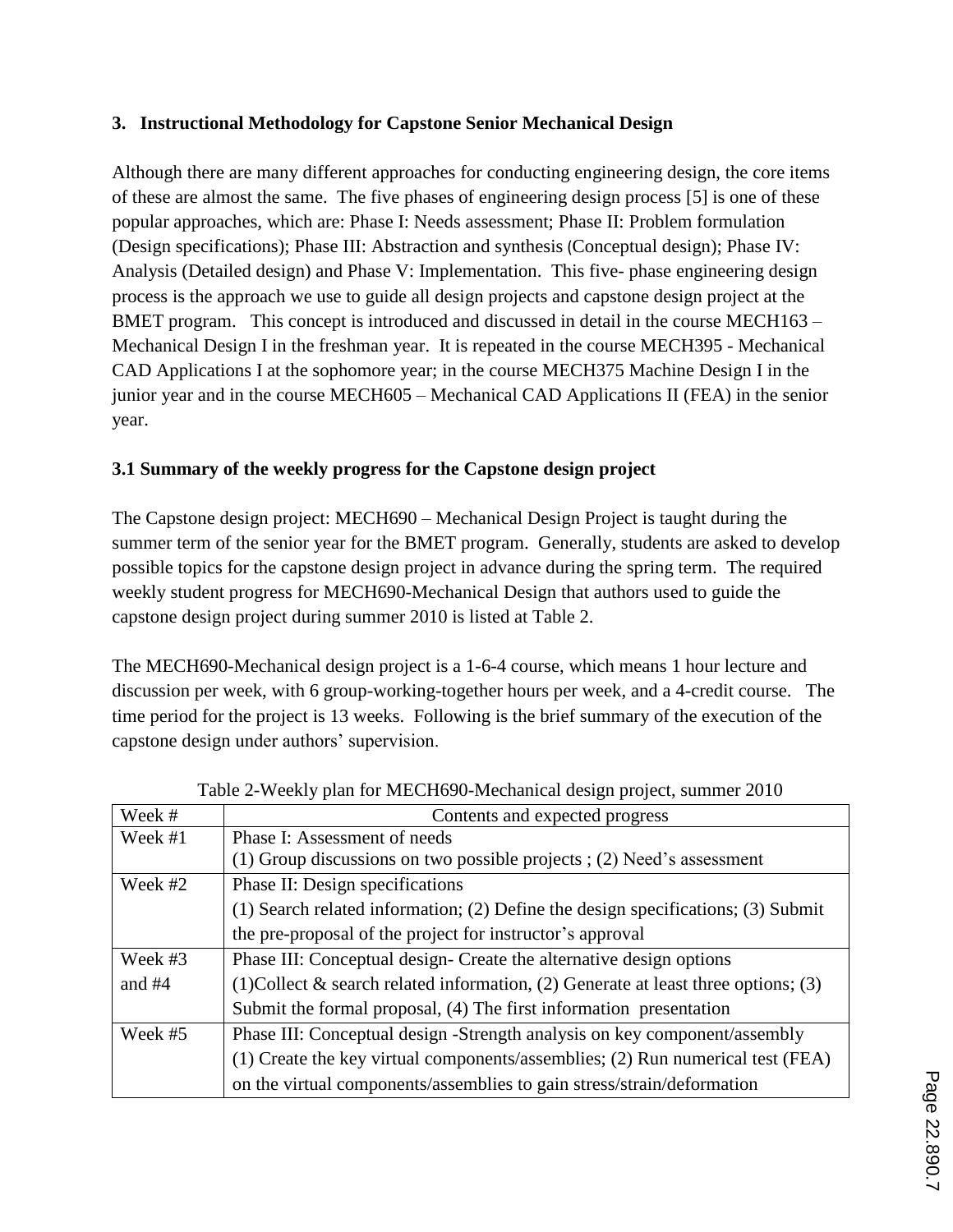|               | information for the purpose of evaluating design options                            |
|---------------|-------------------------------------------------------------------------------------|
| Week #6       | Phase III: Conceptual design- Cost evaluation of projects and Decision matrix       |
|               | (1) Estimate costs of design options, (2) Run decision matrix to decide the final   |
|               | design option; (3) The second informal class presentation                           |
| Week #7, #8   | Phase IV: Detailed design                                                           |
| and $#9$      | (1) Create virtual components/virtual assemblies of the design project, (2) Use     |
|               | virtual components and virtual assembly to simulate the manufacturing process       |
|               | of components and assembling process of virtual assemblies, (3) Numerically         |
|               | test virtual components and virtual assemblies to check the status of safety and    |
|               | deformation, (4) Generate 2D component and assembly drawings which are              |
|               | internally linked to the virtual components and virtual assembly                    |
| Week $#10$ ,  | Phase V: Implementation                                                             |
| #11 and $#12$ | $(1)$ Construct the prototype; $(2)$ Prepare the complete set of engineering        |
|               | documents, which includes final design project report, virtual components/virtual   |
|               | assemblies with corresponding drawings, manufacturing routings of components        |
|               | and assemblies, (3) Prepare and deliver the technical poster of the design project, |
|               | (4) Prepare and deliver the final formal presentation.                              |
| Week#13       | Submit a DVD disk which contains full set of engineering documents.                 |

Week #1 and week#2 were used to work on the Phase I and II: needs' assessment and design specifications. The result was the pre-proposal, which was submitted to instructor for approval. Normally, we asked students to think about the possible topics for the capstone design project one or two months in advance. At the end of week #2 after the pre-proposal was approved, design groups delivered the first information presentation in the class to share ideas and to ask for the critics and inputs. Weeks #3 to #6 were used to conduct the Phase III: Abstraction and synthesis (Conceptual design). The result was several alternatives for the design project and the final design options. Free-hand sketching was the main tool to communicate design ideas. During the conceptual design, only critical virtual components/virtual assemblies were created for numerical testing. At the end of week #6, design groups delivered the second information presentation of the project in the class to show their design options for the critics and inputs. Weeks #7 to #9 were used to conduct the Phase IV: Analysis (Detailed design). The result was full set of numerically tested prototype that consisted of virtual components and virtual assemblies. No design option was allowed to enter Phase V: implementation for constructing the prototype before the virtual components/virtual assemblies had been numerically tested and passed. The last three weeks were used to construct the prototype and to prepare the full set of engineering documents, including project report, virtual components/assemblies/drawings and manufacturing routings.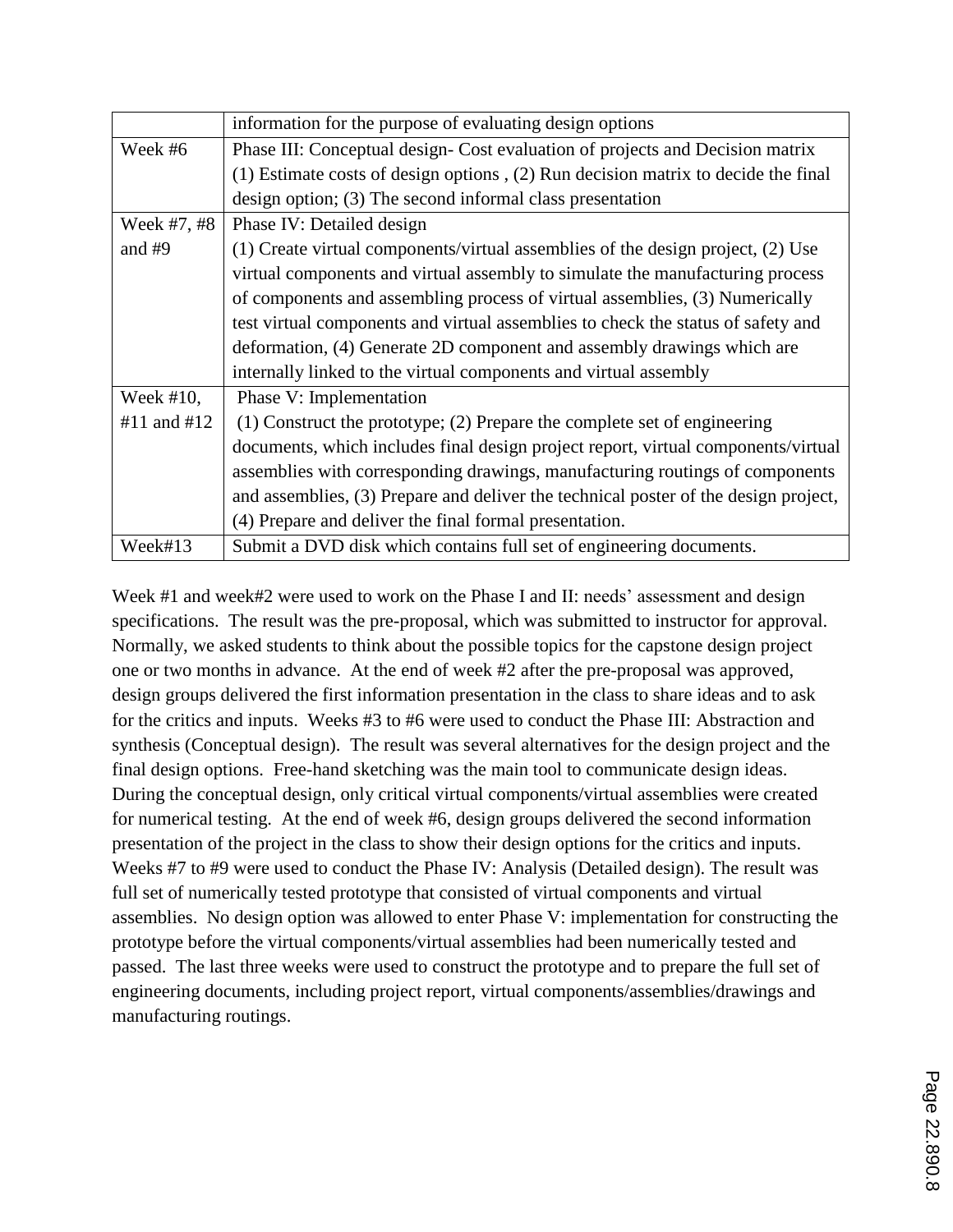## **3.2 Observation & opinions based on the capstone design project**

The authors have the privilege of having both several-years industrial design experience and several-year teaching experience in engineering schools. In the following, some observations and opinions on instructing senior mechanical design projects based on our Capstone design course - MECH690-Mechanical Design will be presented and shared. The observation and opinions will be described and explained according the sequence of the five phases of the design processes. Then the discussion and application of the virtual factory-based approach in the capstone design will be presented in section 3.3.

### **Phase I: Needs assessment**

Every year, only a few capstone design projects have industrial sponsors and are part of the real industrial design projects. Most of capstone design projects are without industrial sponsors and students-initiated. The root of any design project in industry is the need. Without a need, the design project cannot be set up. However, some proposals of the capstone design projects used the topics without a clear need or without a clear statement of the need. For example, one design team proposed to design & build a hydraulic turbine generator to show the generation of electricity. The project was rejected because they didn"t clearly show the need behind the proposal. It is a general knowledge that hydraulic turbine generator can generate electricity. After the group proposed to design and construct a small scale hydraulic turbine generator system as school equipment to demonstrate the generation of electricity for elementary /middle school, the project was approved because the real or reasonable need was established.

In order to let students gain the experiences and feeling of real industrial project while doing the capstone project, the design proposal must clearly describe its application "need". Any design proposal without a clear applied "need" must be rejected.

## **Phase II: Problem formulation (Design specifications)**

The design specifications are the core of a design project. All design activities start from and are focused on the design specifications. However, some design teams started the design activities and created some design options without clear design specifications. This design team began the design and completed some design activities, and then specified some design speculations based on the design options they had created. These were a very bad habit for engineering students. When this happened, the design activities should be suspended until the design specifications were fully defined.

For capstone design projects, student design team should use the design specifications to drive their design.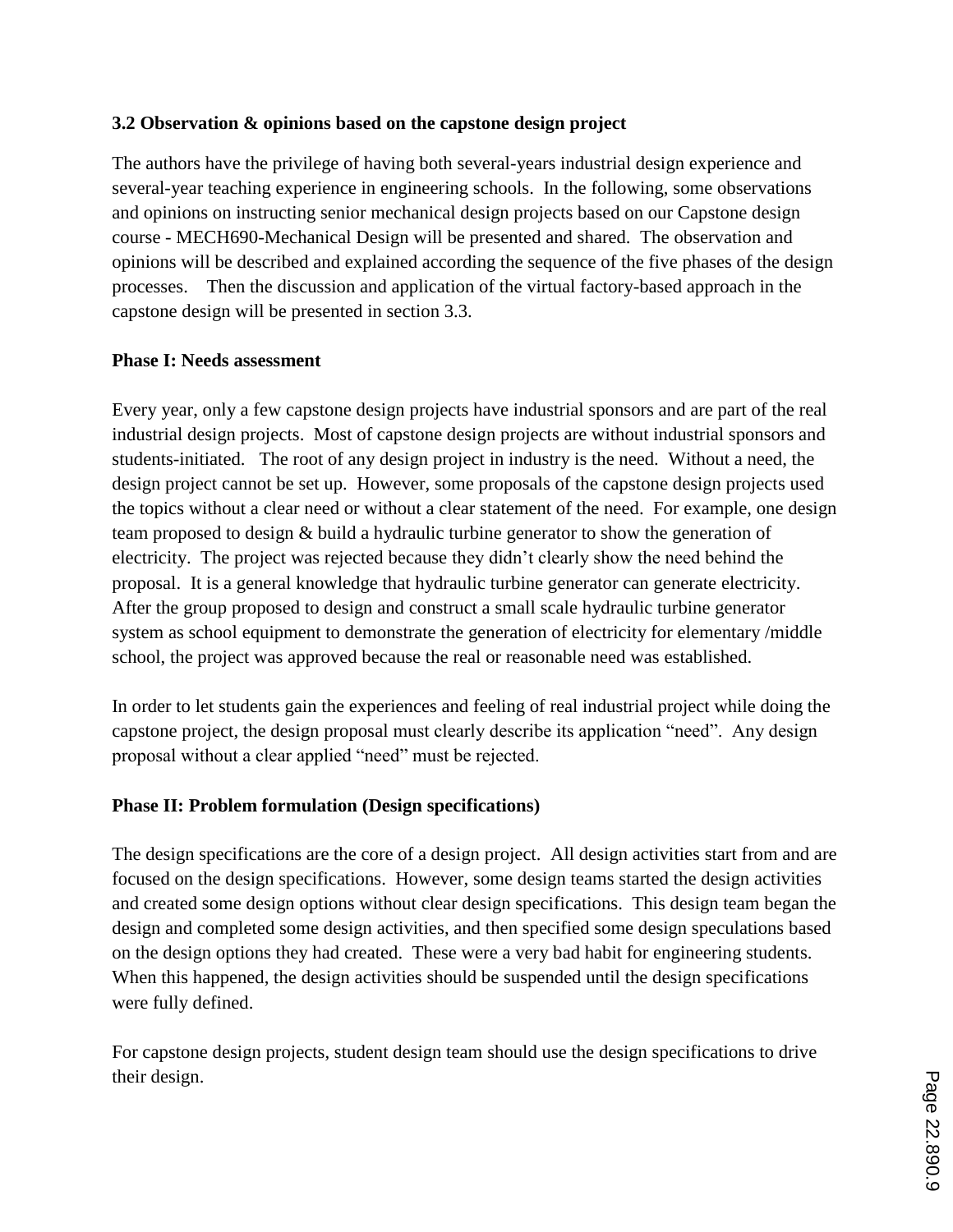### **Phase III: Abstraction and synthesis** (**Conceptual design)**

Each design team was asked to create at least three design options before they started to choose one as the final design option. The free-hand sketching was the main tool for communicating the design ideas and expressing the design options in this stage. But the critical virtual components/ virtual assemblies were created for the numerical tests through the virtual factory. For example, one design team designed the wind turbine stand system, which was to be installed on the roof of a building. The columns and the connectors between columns were the key critical components. Before they made selection, they created virtual components/assemblies and numerically tested them in their virtual factory.

### **Phase IV: Analysis (Detailed design) and the implementation of the virtual factory**

For industrial design project, the key components / assemblies and prototype are fully tested because the safety is the most important design criteria that every product must satisfy. Industrial companies can and must provide enough time, human resource and funds to run these physical tests because all of these have been planed when the design project is set up. However, for the capstone design project in the academic environment, design teams have limited time, limited funds and limited test instruments. In another words, design team normally don"t have the opportunity to fully test their prototypes. Therefore, it is common phenomena that when some capstone design projects were completed and prototypes were built, students could not provide the supporting documents to answer whether their designs were safe or not. Any design project is not a real design and cannot be treated as a completed project if it cannot provide the status of safety with supporting analysis and documentation. This situation should be changed for the engineering education.

As discussed in previous section, the BMET program students who had attended MECH395- Mechanical CAD Application I and MECH605-Mechanical CAD application II, had owned their own virtual factory. In our capstone design project, each group had to create virtual components/assemblies and numerically test every component and the prototype in their virtual factory. In the virtual factory, students were asked to use the sequence of features of virtual component /assemblies to simulate the manufacturing process of the virtual component and assembling process of the virtual assembly, so that design team knew how to manufacture their design. After they virtually create their design, they were requested to numerically test key components and the prototype. They had to modify and re-modify the design if the numerical simulation (the FEA analysis) didn't pass the safety criteria. Only after the virtual components and the prototype had passed the safety criteria, they were allowed moving to the last phaseimplementation for constructing the prototype.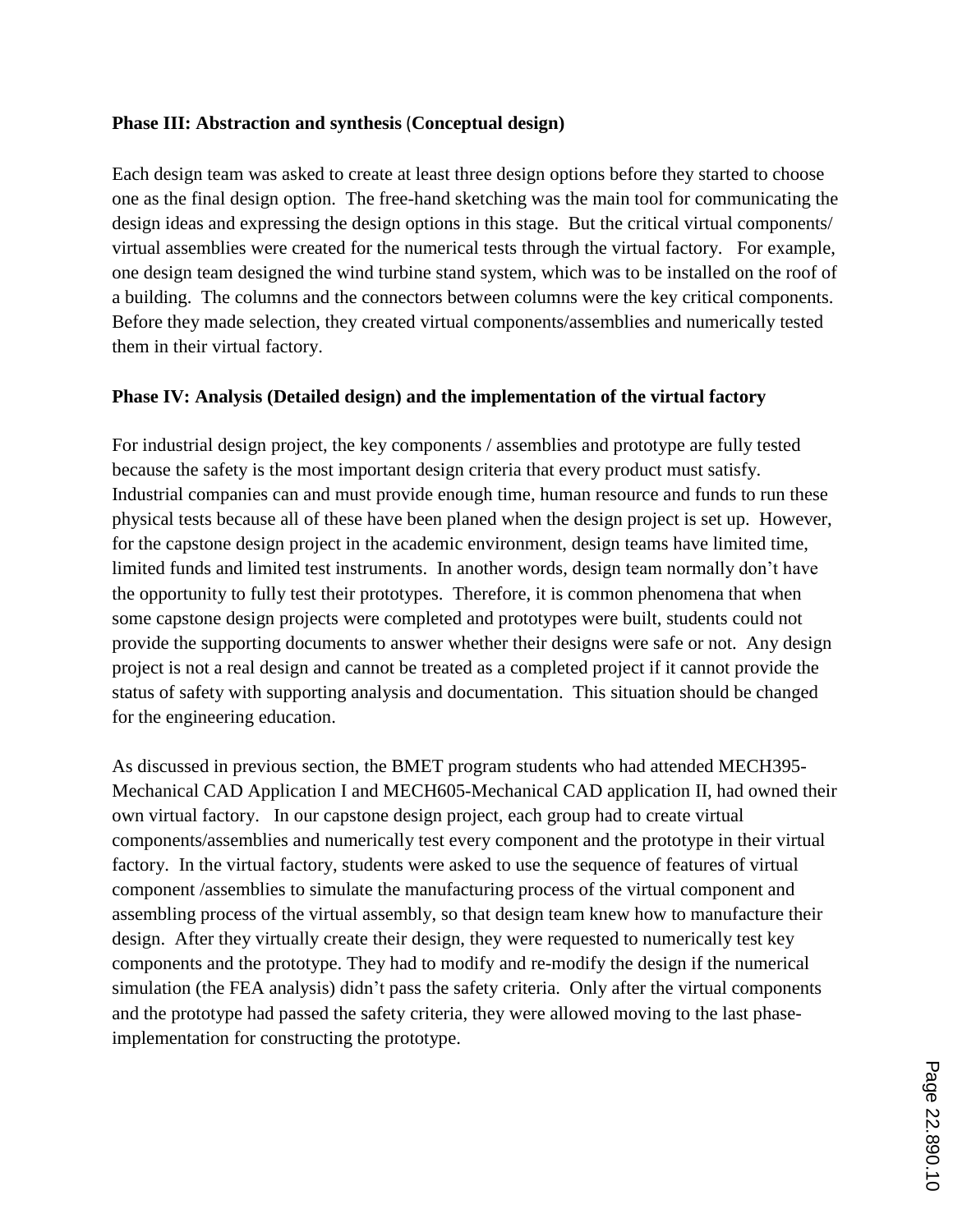## **Phase V: Implementation**

In the final stage: implementation, design group constructed their prototypes and prepared the full set of engineering documents listed below.

- Virtual component/assembly/drawing created by Solidworks
- Numerical simulation (FEA) results on the virtual component /assembly, which were the stress/strain/deformation/damage information of virtual components/assembly with the conclusions on the status of safety.
- Manufacturing routes for the component in which sequences of manufacturing routes (manufacturing work station) were specified.
- Manufacturing routes for sub-assembly/top assembly drawing in which sequences of assembly station were specified.
- Final project reports.

Since the virtual components / assemblies / drawings of the capstone design project are stored in the electronic form, the interface for any further modification is ready at any time if necessary. For modern industry, quick response to the market needs and change is a key for success. The concepts of the virtual factory-based approach, including virtual components, virtual assembly and numerical test and simulation can effectively serve this purpose.

## **3.3 Discussions on the virtual factory-based approach in the capstone design project**

The AutoCAD and Finite Element Analysis (FEA) are two powerful tools for engineering profession for a quite long time. The AutoCAD, such as Autodesk, can be used for creating mechanical drawing. FEA software can analyze the strain/stress on the imported component's geometry. Based on authors" teaching experience and industrial experience in the field of mechanical engineering, we proposed new concepts of the virtual component/assembly in 2010 [7], which are the combinations of AutoCAD and FEA technique in the Solidworks Platform. Based our experience in teaching the Capstone design projects, we summarize and propose, in this paper, the new concept of the virtual factory-based approach for Capstone design.

The virtual factory proposed in this paper refers to a platform where virtual mechanical component and virtual mechanical assembly can be created and saved in the digital form; the manufacturing process of a mechanical component can be simulated; the assembly process of the mechanical assembly can be simulated; and the mechanical behaviors of virtual component / assembly such as strain/ stress/ deformation/ damage under loadings can be numerically tested. There are a lot of platforms which can be used as the virtual factory, such as Solidworks platform, Pro/E platform and CATIA platform. Solidworks platform is chose to explain the concept of the virtual factory-based approach because the BMET program has used this software for years to train the BMET program students.

The virtual factory mentioned in this paper is the platform solely for mechanical component and mechanical assembly. The electrical components and systems are common in mechanical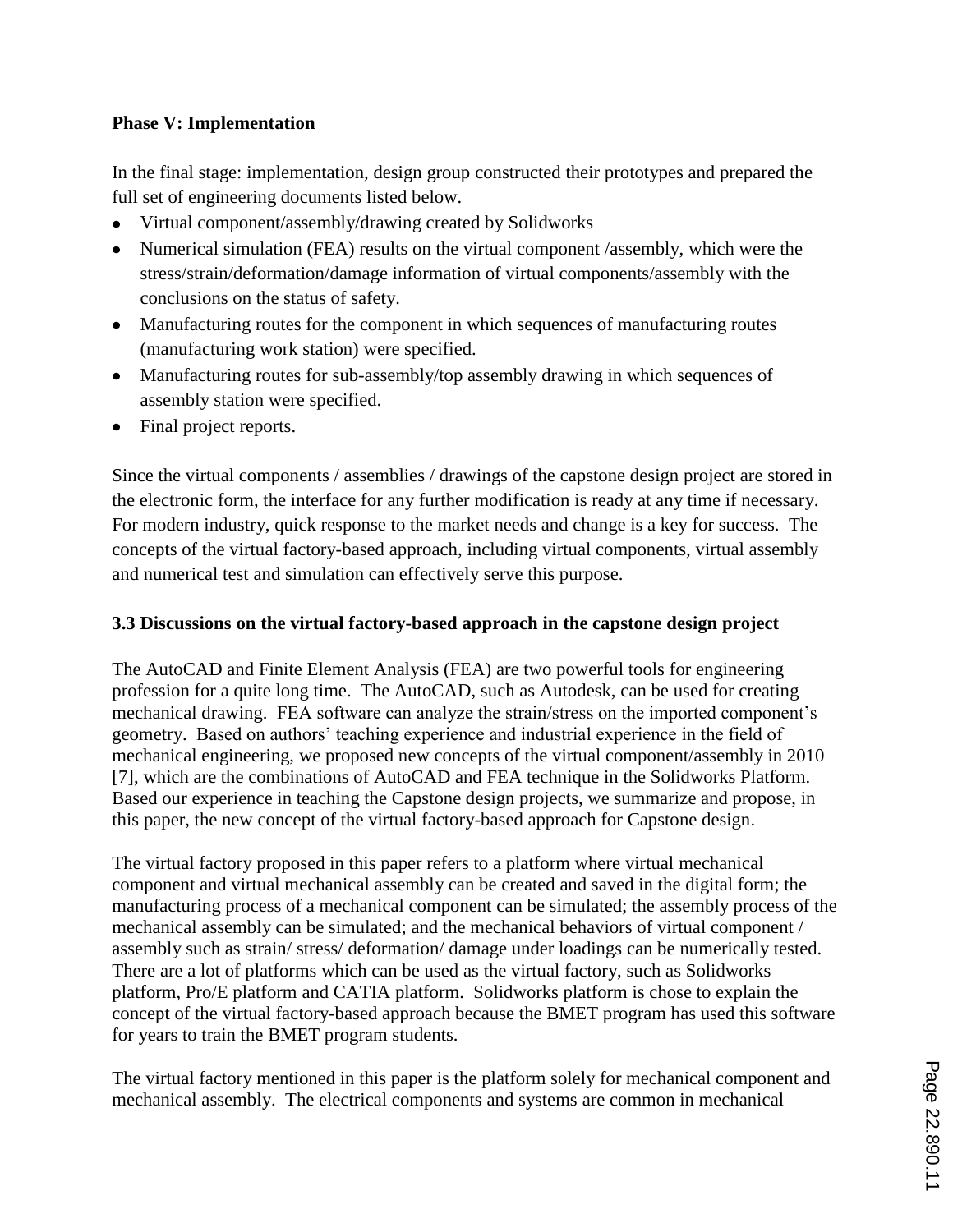product or system. But, the electrical components and systems cannot be simulated in this virtual factory.

The virtual factory-based approach is a new, but very powerful and useful concept for students in the academic environment. Every student or every team can own their own virtual factory. They can design & create virtual component/ virtual assembly in the digital form; can simulate the manufacturing process of the virtual component & assembly process of the virtual assembly; and numerically test the virtual component / assembly under loadings. The virtual factory-based approach can help students to prevent two most common problems b) and c) in conducting the Capstone design mentioned in the section of introduction in this paper. In other words, the application of the virtual factory-based approach in the academic environment can help student understand how to properly manufacture their components or how to properly assemble their assembly, and can help students to check the status of the safety of the component/assembly. Some examples in followings are used to demonstrate and explain these ideas.

In virtual factory, the proper sequence of the adding features of a virtual component can be used to simulate the manufacturing process of the component from the shape of raw material to the shape of the virtual component. The sequence of the adding features in the virtual component does not have to be the exact same as those in real manufacturing. However, by presenting it this way, students are forced to think about the manufacturing during the design and have a significantly better understanding of how to manufacture the component after they successfully build the virtual components. The a) of the figure 1 shows a virtual component: the cylinder plate. The b) of the figure 1 shows the sequence of adding features when it is virtually constructed. The c) of the figure 1 simulates the manufacturing process of this virtual component.



Figure 1 Features' sequence to simulate manufacturing sequence of the cylinder plate

The a) of the figure 2 shows a virtual component: the pin. The b) of the figure 2 shows the sequence of adding features when it is virtually constructed. The c) of the figure 2 simulates the manufacturing process of this virtual component.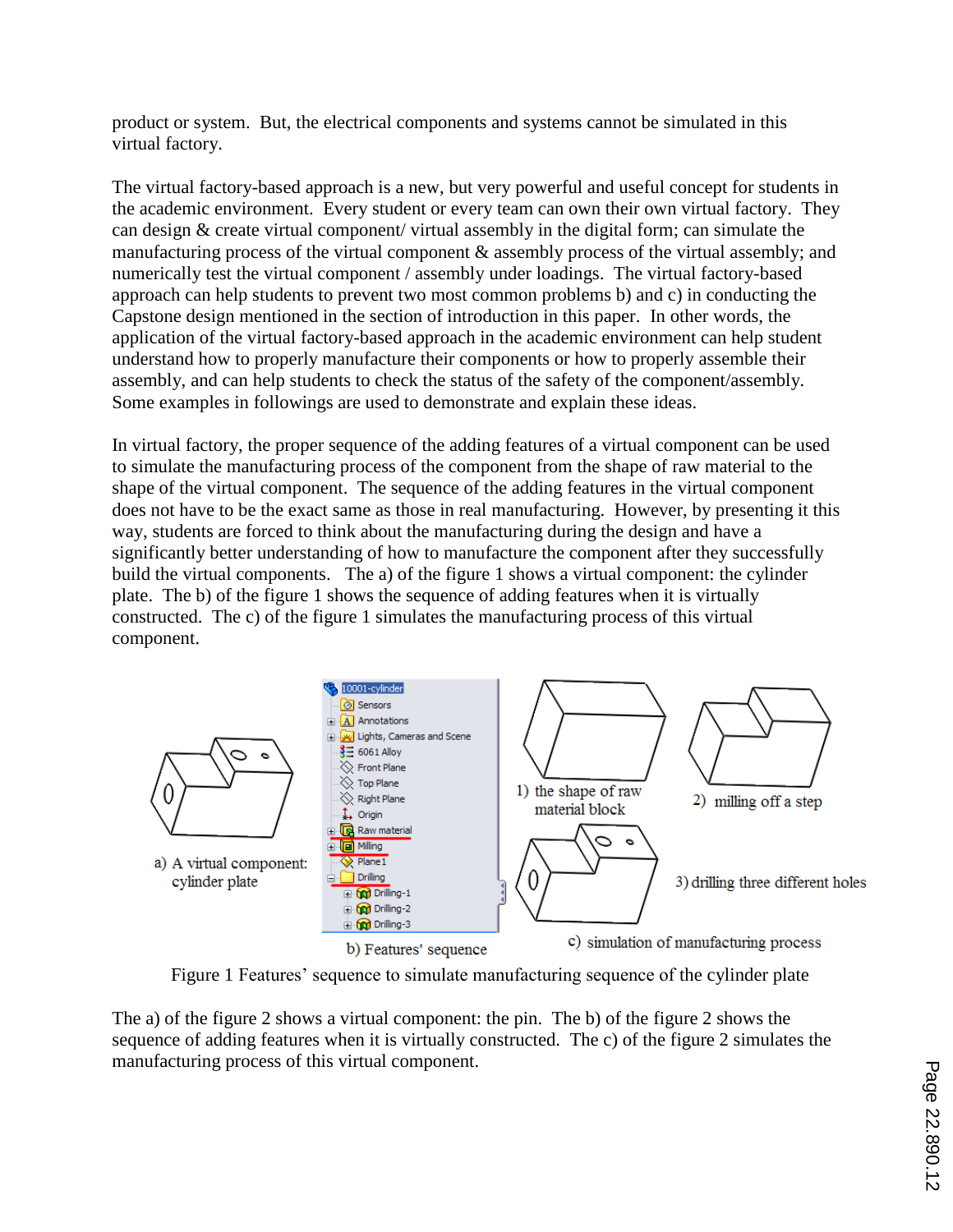

c) the simulation of the manufacturing process

Figure 2 Features' sequence to simulate manufacturing sequence of the pin

If a student used the sequence of adding features shown in the figure 3, this student didn"t know how to manufacture the pin although the final shape of the pin and drawing were the same.



c) the wrong simulation of teh manufacturing process of the pin

Figure 3 the wrong features' sequence for simulating the manufacturing sequence of the pin

The sequence of adding virtual components can be used to simulate the assembling process of the assembly. The a) of the figure 4 is a virtual assembly: the disk-plate assembly. The jig fixture had been designed for this sub-assembly in order to get proper assembly, in which the pivot shaft was pressed into the disk plate first and then the pivot bar was pressed into the disk plate. The b) of the figure 4 shows the sequence of adding virtual components. The c) of the figure 4 shows the simulation of the assembling process of the assembly. In the virtual factory embedded in the Solidworks platform, the functions of "Animate explode" and "Animate collapse" can be used to simulate the disassembling and assembling processes [8]. The "mates" in the virtual factory can be used to specify the relationship among virtual components on the interfaces [8].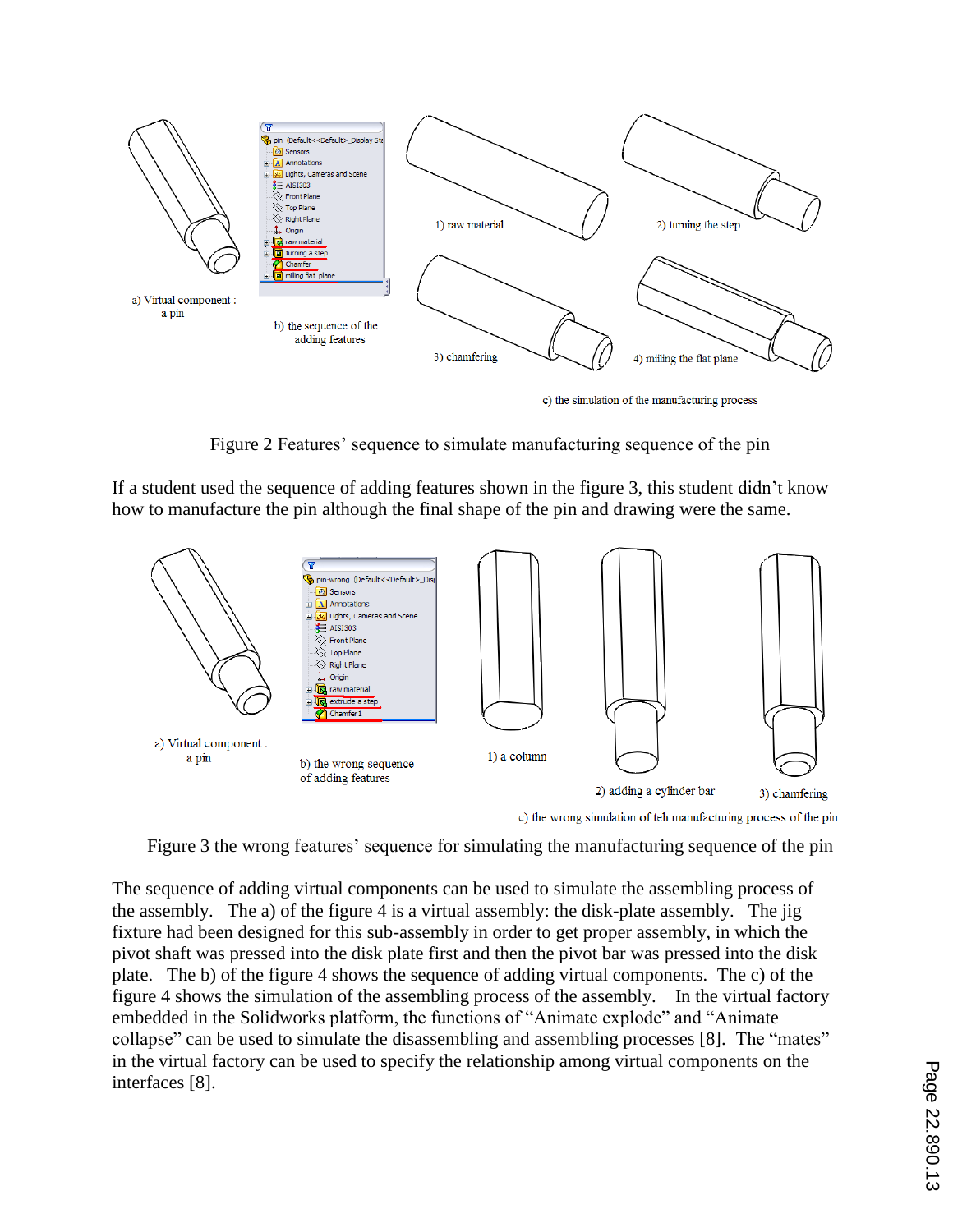

Figure 4 the sequence of adding virtual components to simulate assembling process

The most important function of the virtual factory-based approach for the capstone design is that students in the academic environment can numerically test their virtual component /virtual assembly at any time to check whether the component/assembly satisfies the safety design criteria or not. This never means that the numerical test (the FEA analysis) on the virtual component/assembly could replace the real physical test on the real prototype. The physical test on the real prototype is a must in industrial environment before it can be released to the production line. However, the numerical test (FEA analysis) on the virtual component /assembly can stop un-safe component/assembly into the production of real prototype for real physical tests. This could save huge amount money in the industrial environment. A lift arm assembly is shown in figure a) of figure 5. The b) of the figure 5 shows the numerical test result (FEA analysis), in which the "red" areas means the failure. Without the help of the virtual factory, it was extremely difficult for students to know whether the lift arm assembly would be failure or not.



Figure 5 FEA analysis on the virtual assembly: the lift arm assembly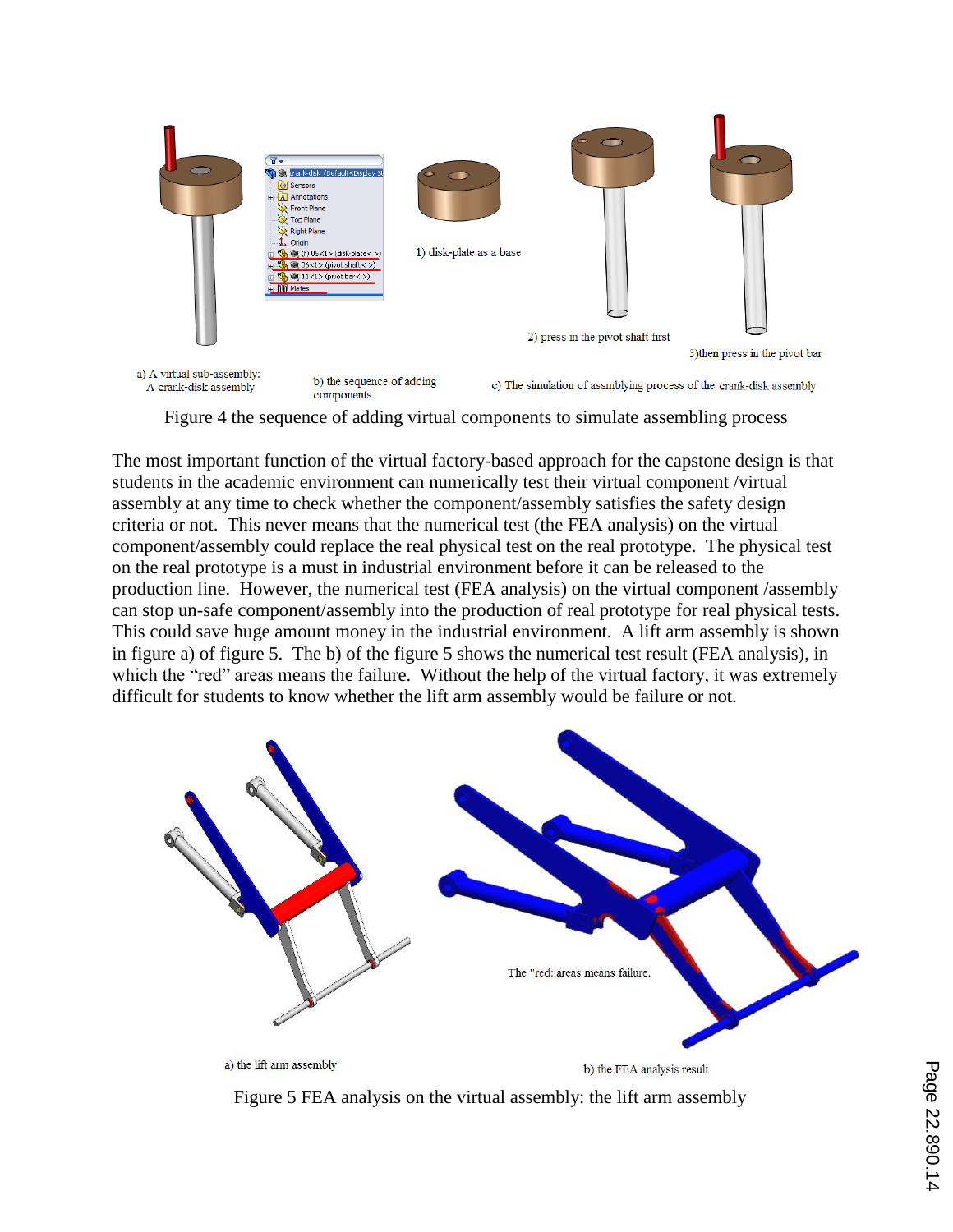The numerical test on the virtual component or virtual assembly in the virtual factory can provide directions for modification and re-modification of virtual component or virtual assembly. From a) of the figure 6, the failure might cause by the small fillets in the lift arm. The figure b) of the figure 6 was the new design which was safe under the same loading.



Figure 6 re-design of the virtual component: the lift arm

In summary, the virtual factory for capstone design in the academic environment is a platform in which students can design and construct virtual mechanical components/ virtual mechanical assembly; can simulate the manufacturing process of virtual component and the assembling process of virtual assembly; and can numerically test virtual mechanical components/ virtual mechanical assembly to check the status of the safety. The concept of the virtual factory-based approach can help students to have better understanding the design process and to obtain better design results in the academic environment. The numerical test (FEA analysis) in the virtual factory cannot replace the physical test on the real prototype. However, it might help to stop unsafe component /assembly into the construction of the prototype.

# **4. Discussions and Conclusions**

Engineering design is a process of designing & constructing safe and economic products, with an accompanying a set of complete documents for full duplication, with the desired performance and functions to satisfy customers' need. Safety is the most important design criteria that any product must satisfy. However, most of capstone projects are not fully tested because schools never have enough equipment, time and funds for this purpose. Nowadays, with advanced CAD software such as Solidworks, this situation can be significantly improved by the virtual factorybased approach. Through the virtual factory, while conducting the capstone design project, design team can create virtual components, virtual assemblies. Then they can numerically test these virtual components, virtual assemblies and virtual prototype to gain stress/ strain/ deformation/ damage information to check the status of safety of the design. Design team can